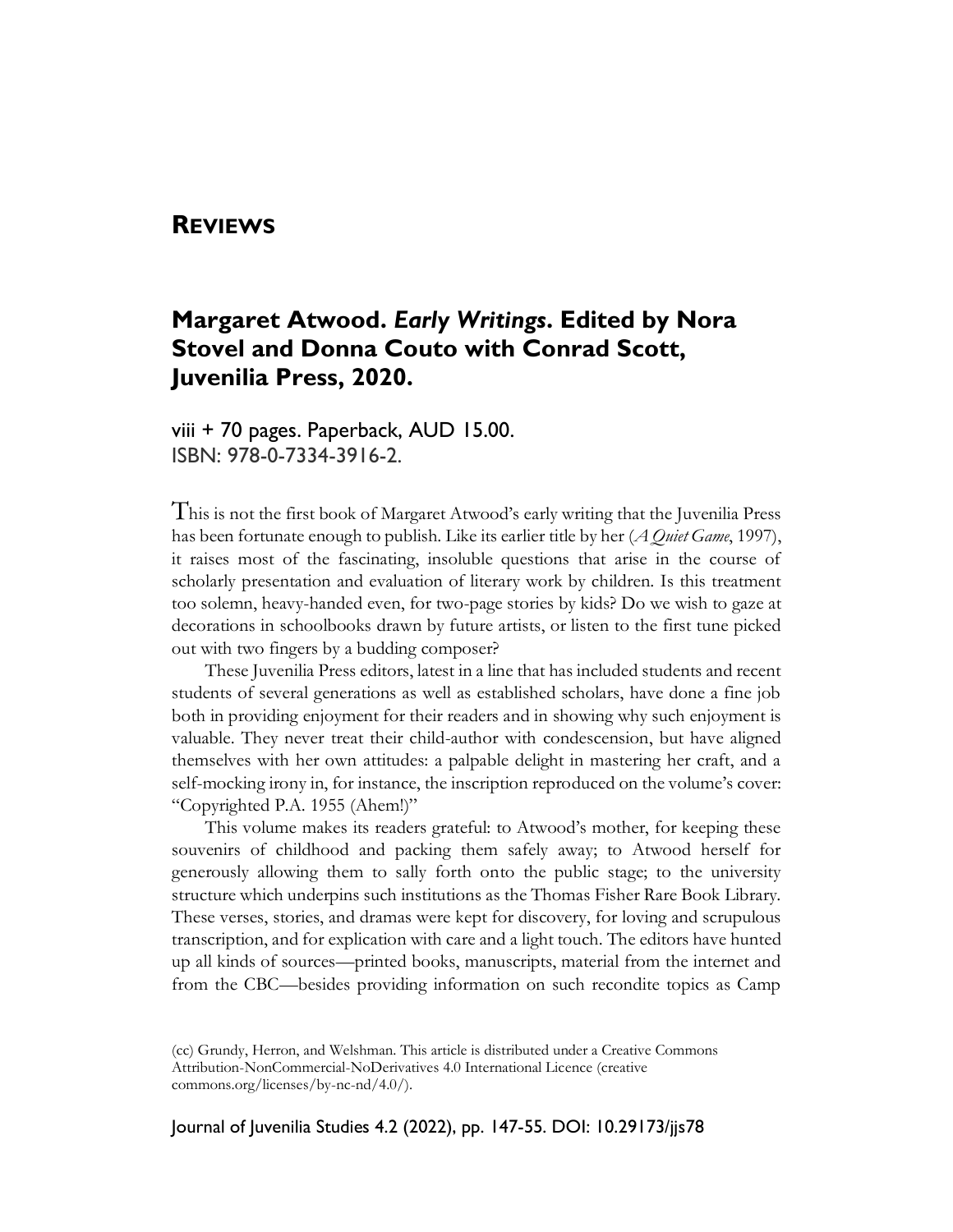Hurontario and the muskie or muskellunge (a predatory fish). All this mediates for the reader the child and young person's delight in the gritty detail of her world.

It was love at first sight between me and this book. Since my appreciation of and gratitude to Atwood are chiefly for her later works, I expected to concentrate on the potential relationship of these early ones to those. Do Rhyming Cats prefigure her Angel Catbird? Does her interest in Nylon, Orlon, and Dacron foretell her interest in later scientific inventions, like synthetic meat and genetic modifying? That kind of thing.

The way these writings prefigure the future is indeed fascinating. But I was soon seduced by the child Peggy's writing for its own sake. Juvenile it may be, as its author says in her preface, but always quirky, always fun. I love the audible delight in words and wordplay, the mimicry, the agile shifting between one genre or model and another, and the voice-shifting that goes with it. The preface also says, "when I ran out of plagiarized material, I made up the rest," and Atwood adds that she cannot see anything in her early work that connects to the later. But the grown-up author here seems unfair to the child. The young writer had never heard of plagiarism, but was just tuning up, and the skills she was acquiring here were to be put to good use later on.

The happy meaninglessness of nursery rhymes picked up somewhere in her environment ("ABC / Fallen down D, / The cats in the cupboard / And cant see me") leads on to mastery of more self-important modes of meaninglessness ("Oh come, sweet death! … Farewell, cruel world.") Here the meaning lies in the incongruity of context: what is borrowed is reshaped by irony, and what is foreshadowed is the mature Atwood's virtuoso handling of names, slogans, and catch-phrases.

As the book moves from verse to prose, we see Peggy mastering another mode. "Annie the Ant" is a story that has everything (including a happy ending, a rare event in the adult Atwood). Annie's individual exploits (hunting down the bug, impossibly saving the bunny from the eagle) take place against a plausible, almost naturalistic background of scurrying hordes of ants: driving off the enemy Flicker, performing underground rescue. A world in a grain of sand, indeed.

Some of the tiniest details in this book are telling enough to be worthy of the mature artist—like the word "customary" in "The Lone Figure." In this nightmare vision written for a friend with appendicitis, the old man who's waited twenty years in hospital to have his appendix out is imprisoned in a room with a small barred window and "the customary pile of moth-eaten straw." With that one word "customary," the teenage writer both aligns herself with and distances herself from a whole genealogy of fictional prisoners, horror stories of the tortured and the lunatic.

But of course the whole setting of "The Lone Figure" is comedic. And comic inventiveness breaks in again in the dramatic works that close the volume, with the non-human characters Orlon, Nylon, and Dacron, and the parody songs in "Synthesis" ("the only Home Economics opera ever performed") and in the summer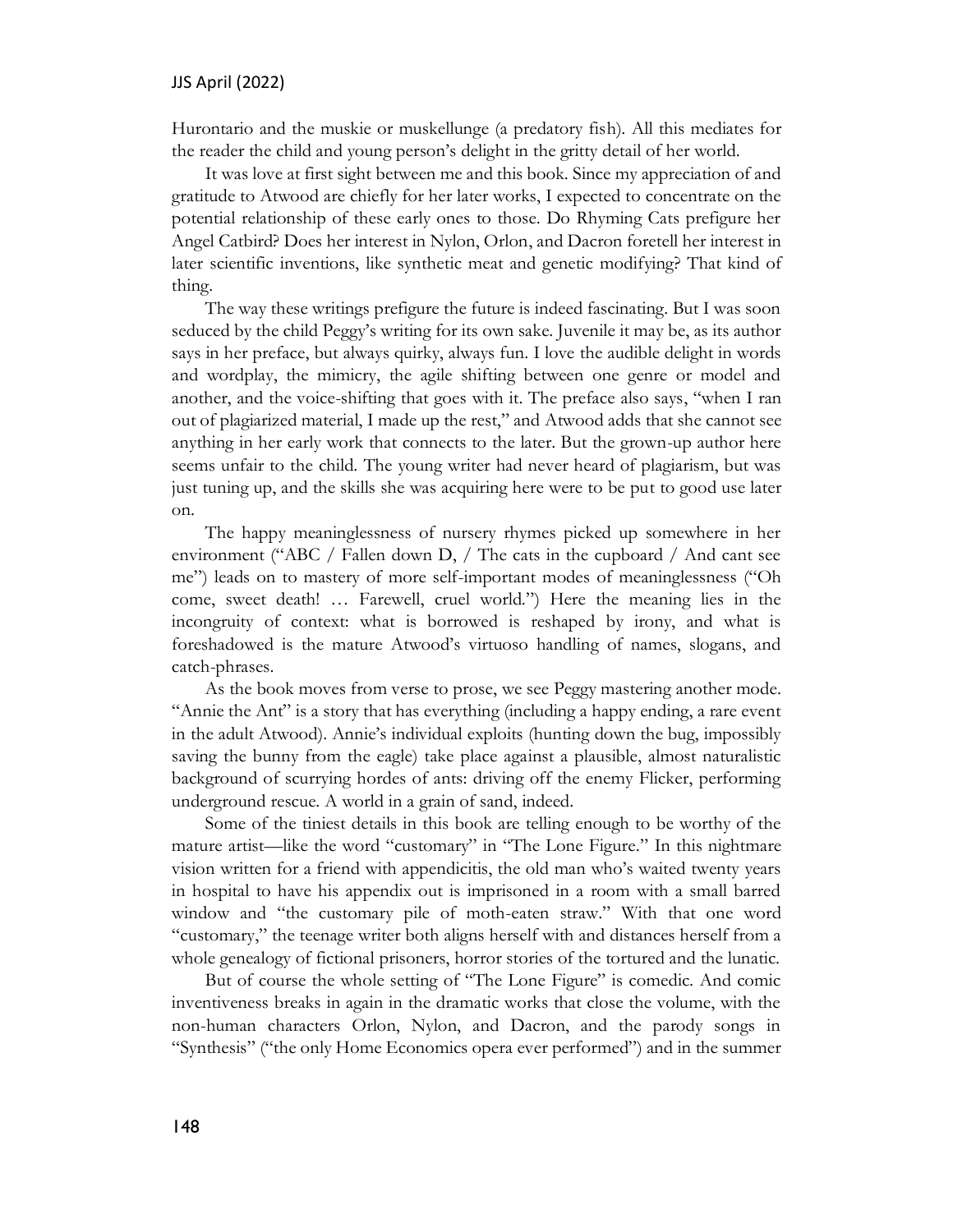camp operetta "Moonblossom Smith" ("it was nothing if not demented"). The Gilbert and Sullivan spoofs are among the best in a crowded field, but the prize surely goes to "I'm just a girl who can't say yes." This has all the brio and catchiness of Rogers and Hammerstein's original, and to the daring of the original's cheeky endorsement of female desire, it opposes the daring of feminist defiance.

The outrageousness of each is inoffensive even to those who think differently, because it is such fun. Yet for a reader interested in prefiguring, Atwood's stalwart record as a feminist—and the whole #MeToo movement with it—is foreshadowed in "When a caveman says goodnight to me / I always step a coupla paces back."

From bright child to savvy teenager in forty-two pages. Thank you, Peggy Atwood.

**Isobel Grundy**

*University of Alberta*

### *Persuasions: The Jane Austen Journal***, vol. 42, 2020.**

Free online publication. ISSN: 1559–7520.

## *Persuasions: The Jane Austen Journal On-Line***, Vol. 41, No. 1, Winter 2020. jasna.org/publications-2/persuasions-online/vol-41-no-1/.**

255 pages. Paperback, USD 30.00. ISSN: 0821–0314.

IN HER keynote presentation at the 2020 JASNA (Jane Austen Society of North America) AGM, reproduced as an essay in *Persuasions On-Line* 41.1, Juliet McMaster prescribes a dose of the juvenilia for non-Janeites, who have eschewed Jane Austen's novels in the past. Such readers considered Austen to be too straightlaced. Beginning with "The Beautifull Cassandra," McMaster points out that Austen clearly breaks many social mores of her culture through her juvenile writing. Dedicated readers of Austen's juvenilia know the delights that await them each time they turn to her juvenilia – whether as a dose of relief from the pandemic, or as a wonderful treasure trove that reveals the developing skills of the teenage writer.

I have selected for this review six essays about literary juvenilia, all based on papers presented at the 2020 JASNA AGM, found in one or the other of JASNA's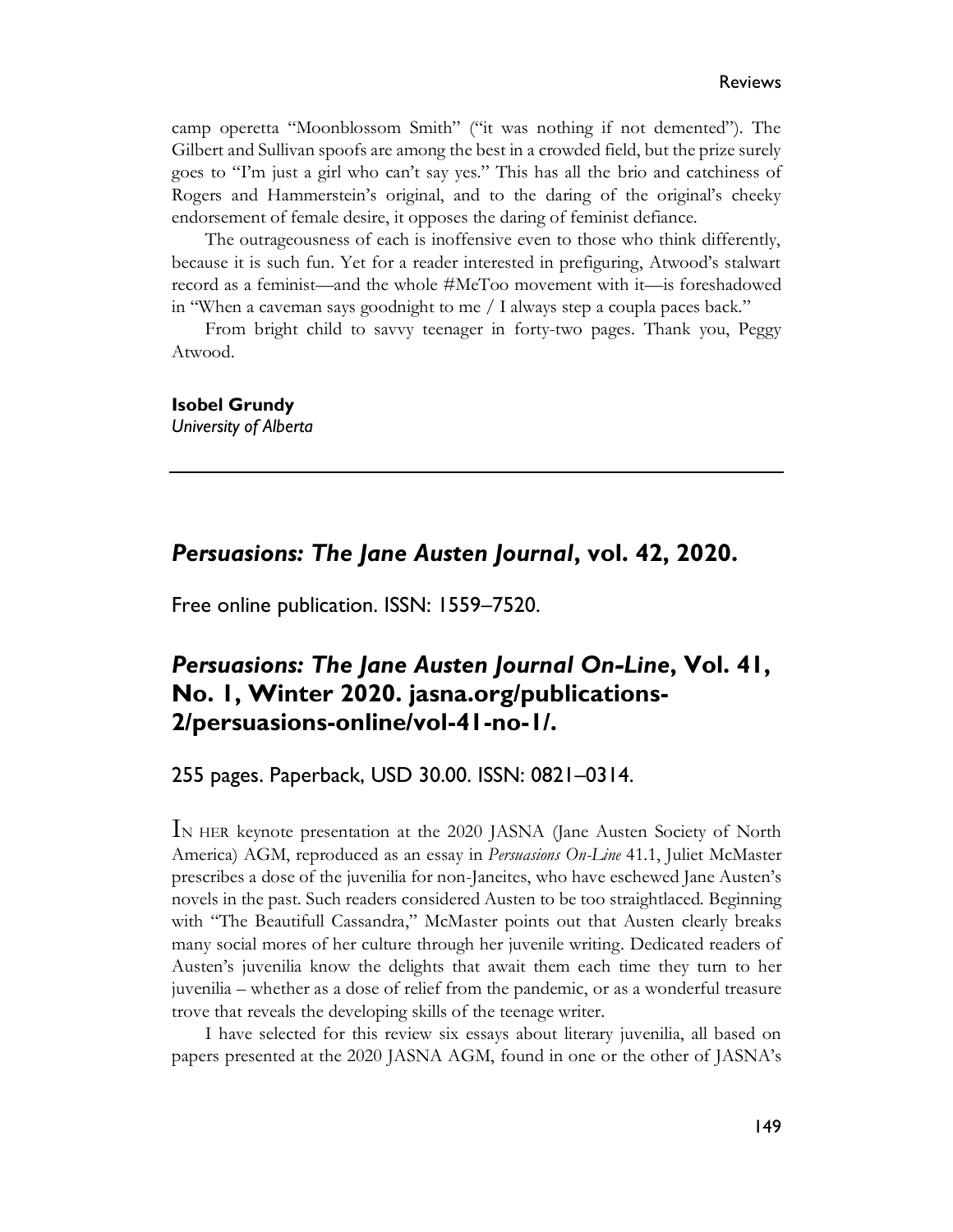two peer-reviewed journals: *Persuasions On-Line,* vol. 41, no. 1; and *Persuasions,* vol. 42. (The former is a digital publication available online free of charge; the latter is a print publication that was mailed in Spring 2021 to members of JASNA but can also be purchased from JASNA for \$30 plus shipping.) I review four essays from *Persuasions On-Line* 41.1, including two keynote presentations, as well as two essays from *Persuasions* 42 that I suggest are essential reading for two kinds of readers: those who are pursuing studies in literary juvenilia and those who find themselves drawn to juvenile writing because they enjoy seeing the world through the viewpoint of a child who is learning to express herself, spelling mistakes and all.

Editor Susan Allen Ford begins *Persuasions On-Line* 41.1 with thoughtful memorials for two long-time members of the Jane Austen community: founding member Lorraine Hathaway and preeminent Austen scholar Deirdre Le Faye, followed by two main sections and a shorter, miscellany section. The first section, "AGM: 2020: A Virtual Event," includes nine essays on the JASNA AGM 2020 theme of "Jane Austen's Juvenilia: Reason, Romanticism, and Revolution." Readers of the *Journal of Juvenilia Studies* (*JJS*) will be delighted by these informative and engaging essays that look at history, art, music, fashion, and film in relation to the juvenilia. The second section, "'Staying at Home' with Jane Austen: Reading and Writing during a Pandemic," adds dimension to the volume by encouraging readers who are experiencing a pandemic to consider the restricted social world of Jane Austen. "Miscellany" follows, offering a variety of essays that include Deirdre Le Faye's perspectives on the authenticity of the Rice portrait, which some claim shows Jane Austen in her childhood.

Two keynote presentations on juvenilia at the conference, both published in *Persuasions On-Line*, vol. 41, no. 1, complement each other. "'Here's Looking at You, Kid!' The Visual in Jane Austen's Juvenilia" invites readers to view Jane Austen's juvenile stories through the visual lens of Juliet McMaster. We learn that McMaster takes her cue from the limited supply of words regarding appearances in Austen's stories. She reveals her creative process, recounting how she develops the satirical illustrations we have come to enjoy in many Juvenilia Press volumes. The on-line format of McMaster's paper offers readers the opportunity to enjoy her illustrations via large, brightly coloured screen images—a nice treat. She provides a fascinating account of how her interest in illustrating a picture book for children culminated in the founding of the Juvenilia Press, which has published nineteen scholarly editions of Austen's juvenilia since 1994.

In "Juvenile Songs and Lessons: Music Culture in Jane Austen's Teenage Years," Gillian Dooley enhances readers' sensory experience of Jane Austen's juvenilia, by providing excerpts of musical pieces that the young author copied out in her own handwriting and played. Dooley discusses musical aspects of the culture surrounding the young Jane Austen and shows how Austen incorporates music into specific juvenile stories. Both McMaster and Dooley discuss a range of Austen's early writings from her three volumes of juvenilia: "The Beautifull Cassandra," "Frederic and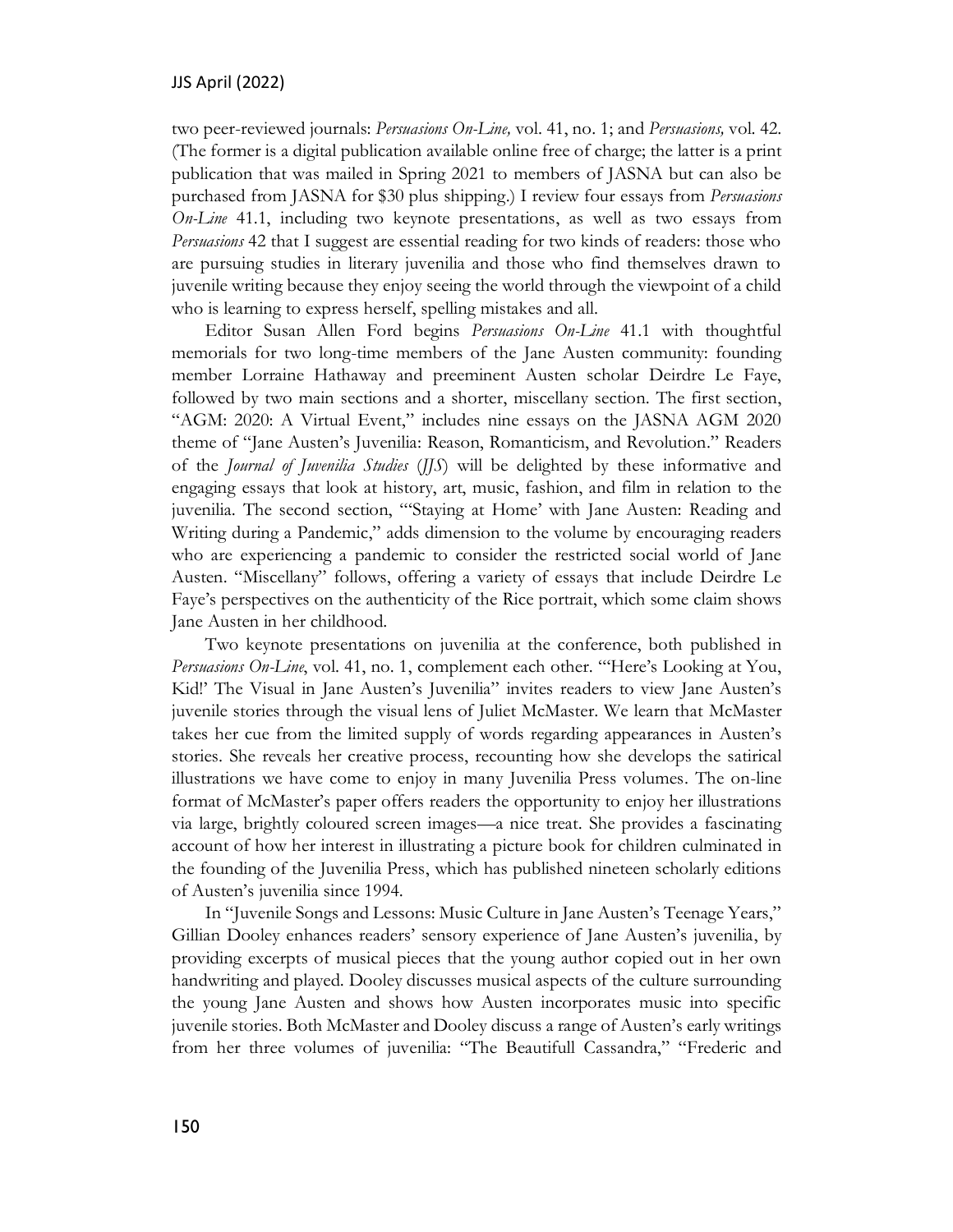Elfrida," "Jack and Alice," "Lesley Castle," "Henry and Eliza," and "The Three Sisters," as well as "Lady Susan." A theme common to both keynote presentations is that of the teenage Austen using her writing to send up the restrictions of her culture's prescribed social behaviours for women, beginning with the exploits of her first character: the beautiful Cassandra.

Among the many noteworthy offerings in *Persuasions On-Line* 41.1, two essays about Austen's "Catharine, or the Bower," one by Elaine Bander and one by Ryoko Doi, stand out for me personally. As a graduate student in McMaster's class at the University of Alberta, I was privileged to be a member of the editing team that produced the 1996 Juvenilia Press edition of Austen's *Catharine, or the Bower*, and I invite *JJS* readers who are interested in discovering the ongoing benefits of such an experience to access the JP website at https://bit.ly/JP\_Reflections (stable shortened link).

Bander explores interesting connections between Austen's "Catharine" and the novels of Charlotte Smith; she presents a detailed account of possible interpretations of Catharine's bower. Bander also points out that Austen's "Catharine" is closer to a conventional courtship novel than it is to the burlesque-style novels of Charlotte Smith. (Readers who wish to pursue further connections between Austen and Charlotte Smith will be enlightened by Susan Allen Ford's contribution to *Persuasions On-Line*, vol. 41, no. 2 entitled "Mrs. Smith, Charlotte Smith, and West Indian Property in *Persuasion*: A Note," in which Ford references additional work by Bander on this subject.) Doi takes on both "Catharine" and "The History of England" to present an engaging argument that Austen recasts Mary, Queen of Scots as her fictional Catharine. *JJS* readers will enjoy Doi's complex piece that is filled with references to these two, later juvenile works of Jane Austen.

*Persuasions* 42 contains essays by Christine Alexander and Lesley Peterson that I recommend as essential reading. Alexander provides an opportunity for those readers already involved in literary juvenilia to better understand the development of this area of research. She also makes it possible for readers to uncover why they are charmed, amused, or astonished by their enjoyment of literary juvenilia—the appeal lies in more than our surprise and amusement at the early spelling mistakes of later famous authors. Alexander defines what literary juvenilia is and what it is not. She makes clear that juvenile writers create literature that contributes to the culture in which they write; they do not simply consume cultural ideas from texts that are written by adults, for them. Equipped with this important clarification, readers are better able to benefit from Alexander's examples of literary juvenilia. These examples are sometimes endearing and sometimes startling, as they illustrate how cultural restrictions impel young authors, including Jane Austen, to create stories in which characters act out the resentments of their young authors. For instance, seven-year-old Iris Vaughan, who receives a reprimand for speaking too honestly in a social setting, writes down what she thinks. Some of us might have experienced the surprise of finding out that forthright honesty in the wrong social setting can lead to a penalty. More than smiling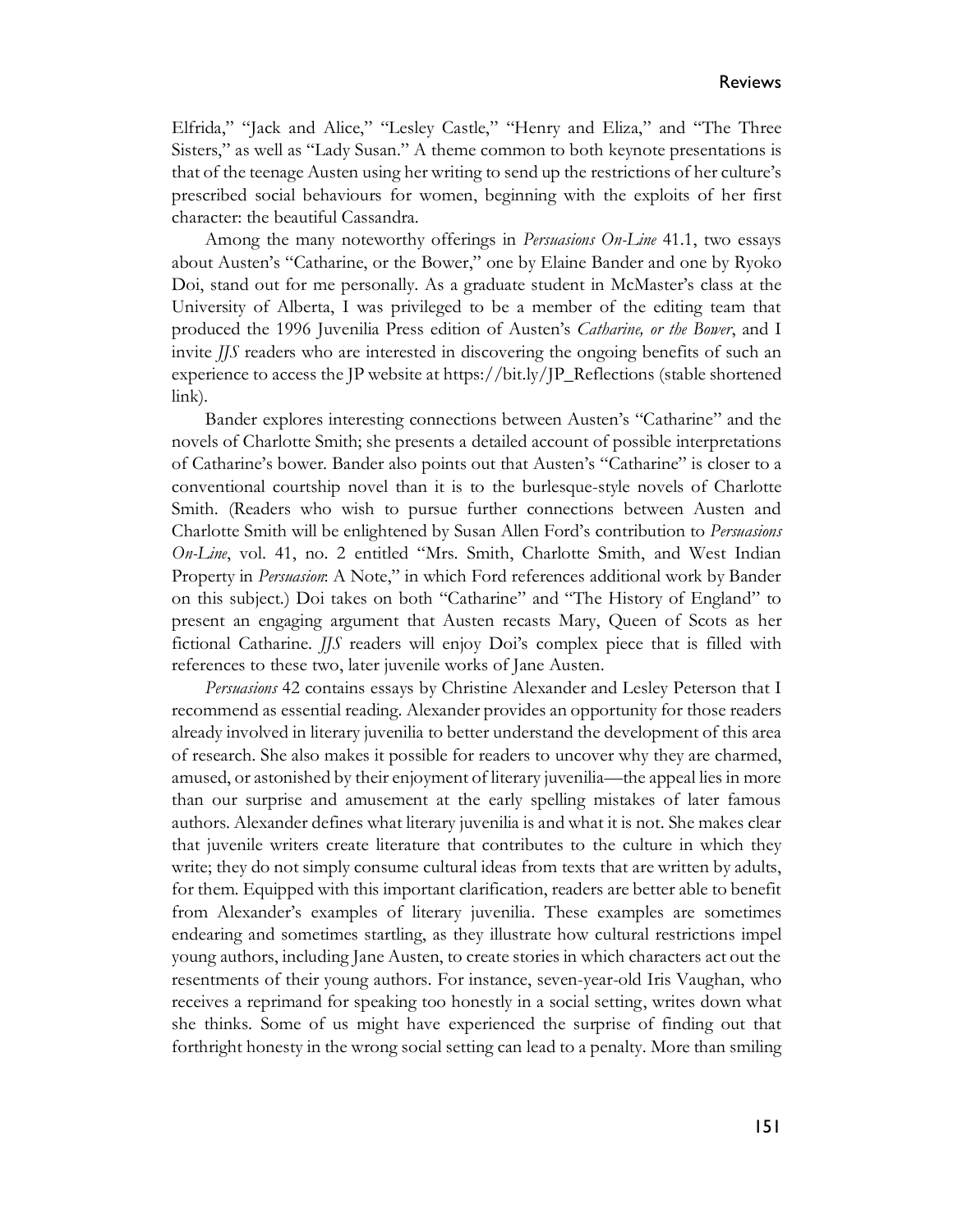#### JJS April (2022)

at the spelling mistakes of blossoming writers, twenty-first-century readers of Alexander's essay will recognize that their attraction to literary juvenilia may be due to their having some of the same concerns with social constraints today that children and young writers had in the past.

Alexander notes that in recent decades we have seen the development of a literary canon that includes juvenile writing, writing by women, and the emergence of the *Journal of Juvenilia Studies*, of which Lesley Peterson is an editor. Peterson herself lights up *Persuasions* 42 with her in-depth study of the rollicking world of Jane Austen's juvenilia, centred on the exaggerated ravings of characters in both "Love and Freindship" and "Lesley Castle." Peterson presents evidence that Jane Austen adapts Eliza Nugent Bromley's conventional depictions of raves and swoons for her own purposes. Differentiating between sentimental and unsentimental raving, Peterson reveals how young Jane Austen displays her extensive knowledge of the conventions of such influences as sentimental novels and the plays of Sheridan and Shakespeare. This essay allows readers to gain new perspectives on behaviours that seem totally out of control. Peterson shows us that such behaviours are carefully constructed by the young Austen. I particularly enjoy Peterson's dissection of Austen's descriptions of food and its sensual delights, which exposes an amusing and perhaps surprising instance of meaty double entendre. Certainly, rereading "Love and Freindship" and "Lesley Castle" will not be the same after reading this engaging discussion.

As adult readers of literary juvenilia, we have come to appreciate the special qualities of those young, talented writers who are admired by generations of readers beyond their own time. For some of us, our love of Jane Austen has led to our discovery of other young authors who—like many of us—began writing as children, to express how things should be, rather than complying with restrictive cultural conventions. The essays in these two volumes of *Persuasions* demonstrate how meaningful literary juvenilia can be for readers who were booklovers and prolific writers themselves as children. They also assert the consequence of literary juvenilia as a body of literature, as a genre in its own right, and in doing so elevate the importance of this under-recognized category of literature.

*\_\_\_\_\_\_\_\_\_\_\_\_\_\_\_\_\_\_\_\_\_\_\_\_\_\_\_\_\_\_\_\_\_\_\_\_\_\_\_\_\_\_\_*

**Bonnie L. Herron** *Independent Scholar*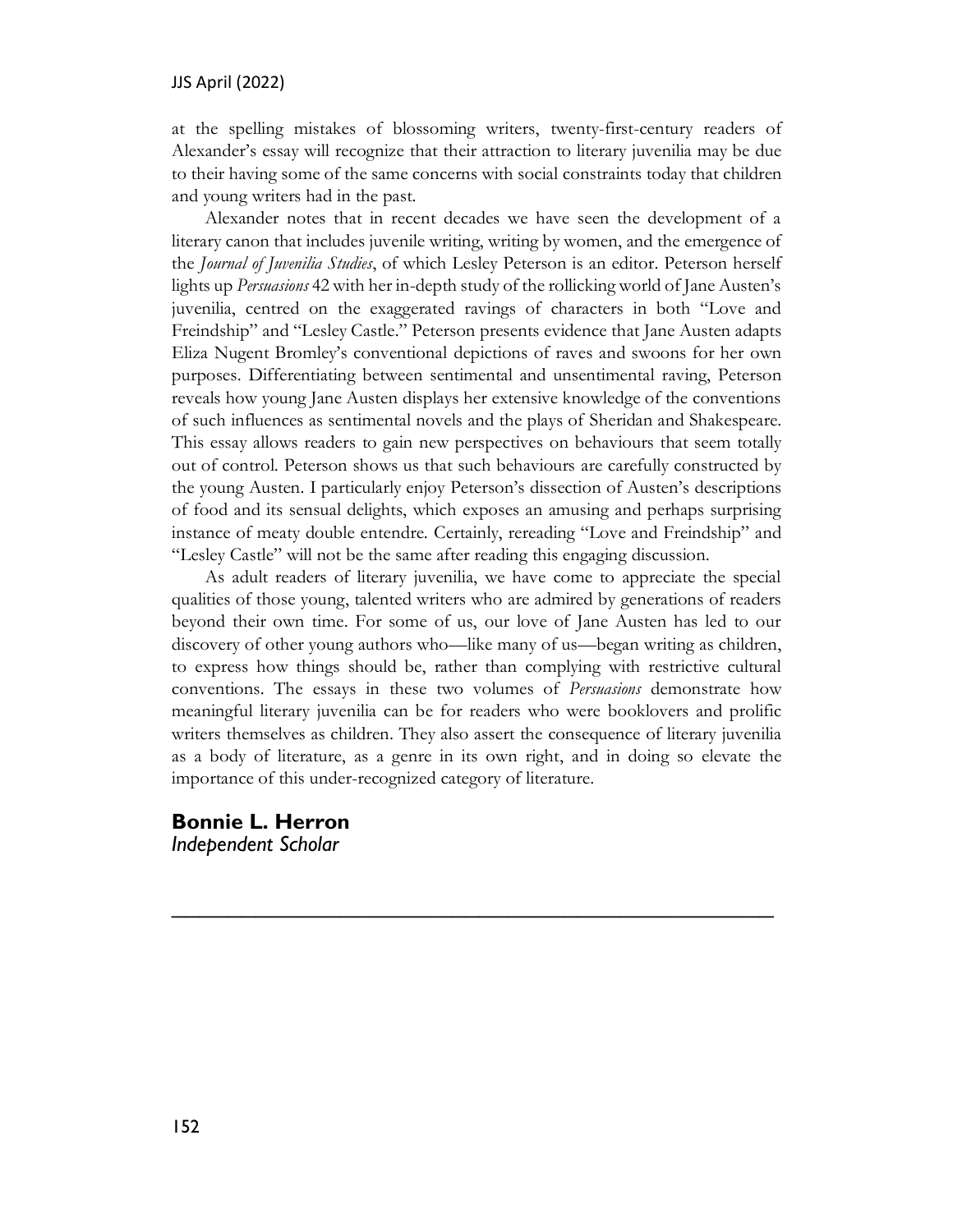## **Dara McAnulty.** *Diary of a Young Naturalist***. Little Toller Books, 2020.**

#### v + 219 pages. Hardback, GBP 16. ISBN: 9781908213792.

THIS DEBUT publication by Dara McAnulty, teenage autistic author, naturalist and conservationist, chronicles a period in his life when the family moves from one side of Northern Ireland to another and the beginnings of his now established career. Challenges faced along the way include bullying, a change of school, and the nuances of autism, which though they sharpen his sensitivity to stress and anxiety, also heighten his awareness and engagement with the natural world. His story, which revolves around his connection to wildlife, is nestled in the constant warmth and reassurance of a family unit that has "roots" beyond brick and mortar, binding them "like mycelium networks" (8).

The diary covers one year, from spring equinox to spring equinox, and ends on the cusp of his fifteenth birthday. Dara's observations on natural history and the ways in which he weaves them into the narrative and relates them to his emotional experience and development are vivid and compelling. The writing is mature and perceptive, and through moments of reflection and a range of original similes drawn from nature itself we gain the sense that the author is completely immersed in the natural world. A goshawk chick in a nest "looks like an autumn forest rolled in the first snows of winter" (71).

More than simply a coming-of-age narrative, the book depicts the anxiety and excitement of a youth finding his voice, not only as a writer but as an environmental campaigner in a modern world that seems either oblivious to the degraded state of nature or complacent about it. We learn how Dara begins to engage others at school through forming an eco-group, and how his participation in a school strike for climate, started by teenager Greta Thunberg, inspires new determination and hope. When he works as a presenter with Chris Packham on BioBlitz, assessing and recording wildlife in nature reserves in the UK, he recognises that his tendency to "work alone" is superseded by his passion for the subject. Although having to cope with comments on social media afterwards elicits "intense feelings of doubt" (97–98), he wisely reasons that "human narcissism and insecurity" must not be allowed to obscure the "urgency of supporting collapsing ecosystems and protecting wildlife" (98).

The book will appeal to adults as much as it will to Dara's own peer group. He points out that children need a healthy natural world, with "access to the wilder places" (19), and a society that recognises the need to act to protect it. He restates the urgent environmental challenges facing our species that anyone who is familiar with the disastrous trajectory of global warming will understand, and how this crisis affects him personally: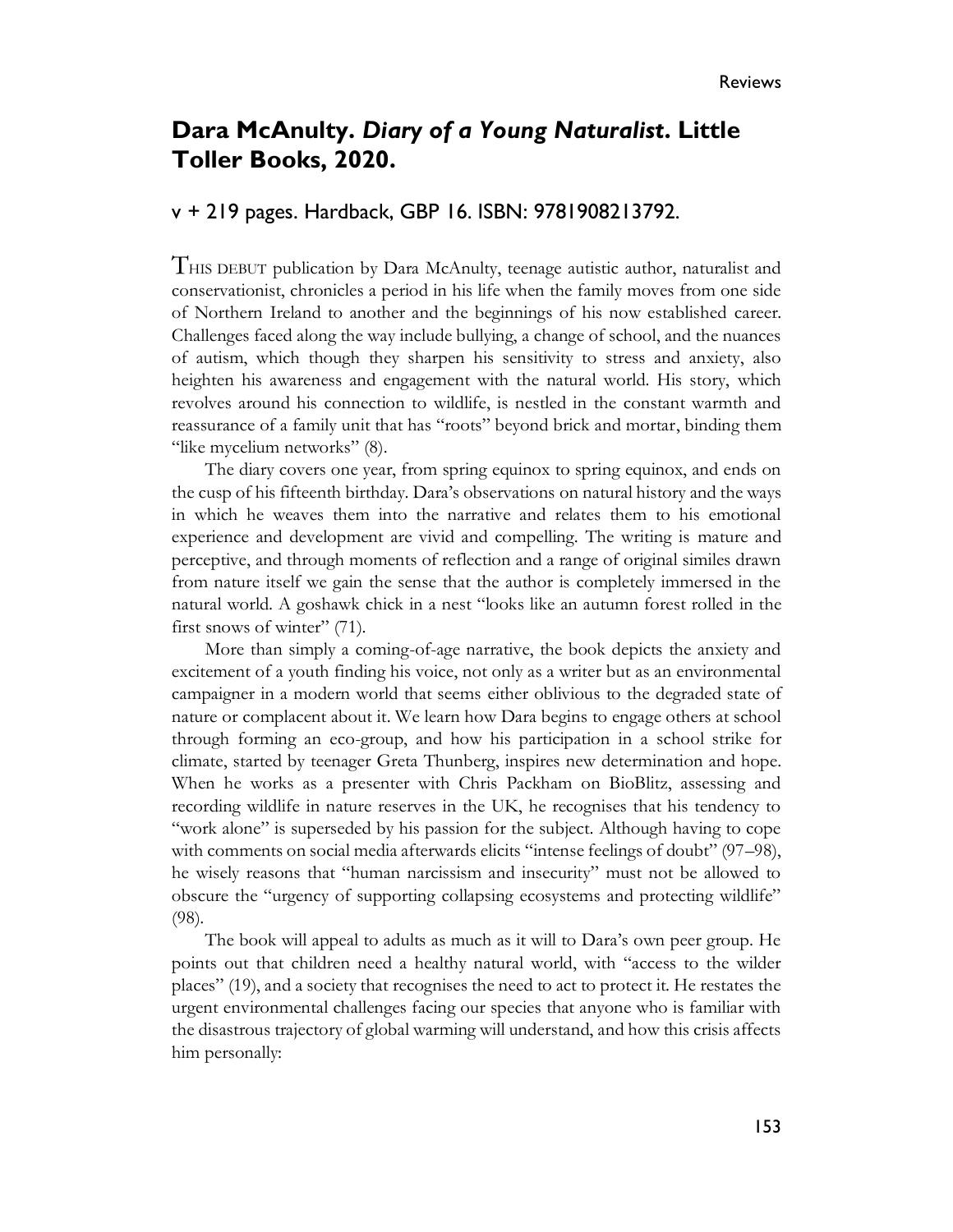The natural world – which includes us—is facing such enormous challenges that it's easy to become overwhelmed and depressed. But we must fix them, and if I'm no longer here, alive, I can't be part of the solution. What is it that's holding me back? Anxiety? Depression? Autism? These are the shackles. Surely, I can break free. … The only thing I am really bound to is nature as we all are. (115)

The diary format is particularly well suited to the fragmented, sometimes impulsive, teenage streams of consciousness. It offers a window onto the loneliness and challenges of autistic experience, but also its energetic wonder and brilliance. The neurodiverse mind pays attention to the natural world, in particular to small or microscopic things that are often overlooked, like a woodlouse with her "butteryellow eggs" (196). Throughout the book the author evokes the tension he experiences between the stress of daily school life and the "unfettered joy" he feels in wild places (25). He describes how ideas and words become "trapped in my chest," and asks, even if they are heard and read, "will anything change?" (21). When depression and anxiety set in, Dara is adept at seeing the value of small, ordinary moments. On watching two buzzards fly together in courtship he muses, "Some things are so right in this world. I need to hold on to all these moments, to stop myself eroding" (197).

Through meeting like-minded people during conservation work, the author begins to find his feet. During the tagging and monitoring of goshawks, eagles, hen harriers, buzzards, and red kites, which is part of a project designed to protect these birds from persecution, he discovers acceptance and understanding:

Without realising, I start talking to the people around me … I feel at ease. This is so rare. They aren't teasing or confusing me. I ask questions which are given detailed, intelligent answers, and it feels as if I've been dipped in a golden light. This is what I want to do. This is what I want to be, surrounded by kindred spirits, doing useful things with care, knowledge and clarity. (71)

Yet the book is by no means a rose-tinted view on life. The author's struggle is real and perilous: "as I lay on the sand, listening to the waves, I promised not to lose myself again. I must stop thinking about taking my own life" (99).

The issues raised in this book extend far beyond the natural world: they convey the crucial importance of being nurtured and heard, rather than bypassed and overlooked. Rathlin Island—one of the author's favourite places—symbolises well the isolation and beauty of the individual. It reminds us of the need in the writing and publishing professions, and in society more widely, to support and cherish the unique individual voices and perspectives of young, developing writers. In the prose, it is